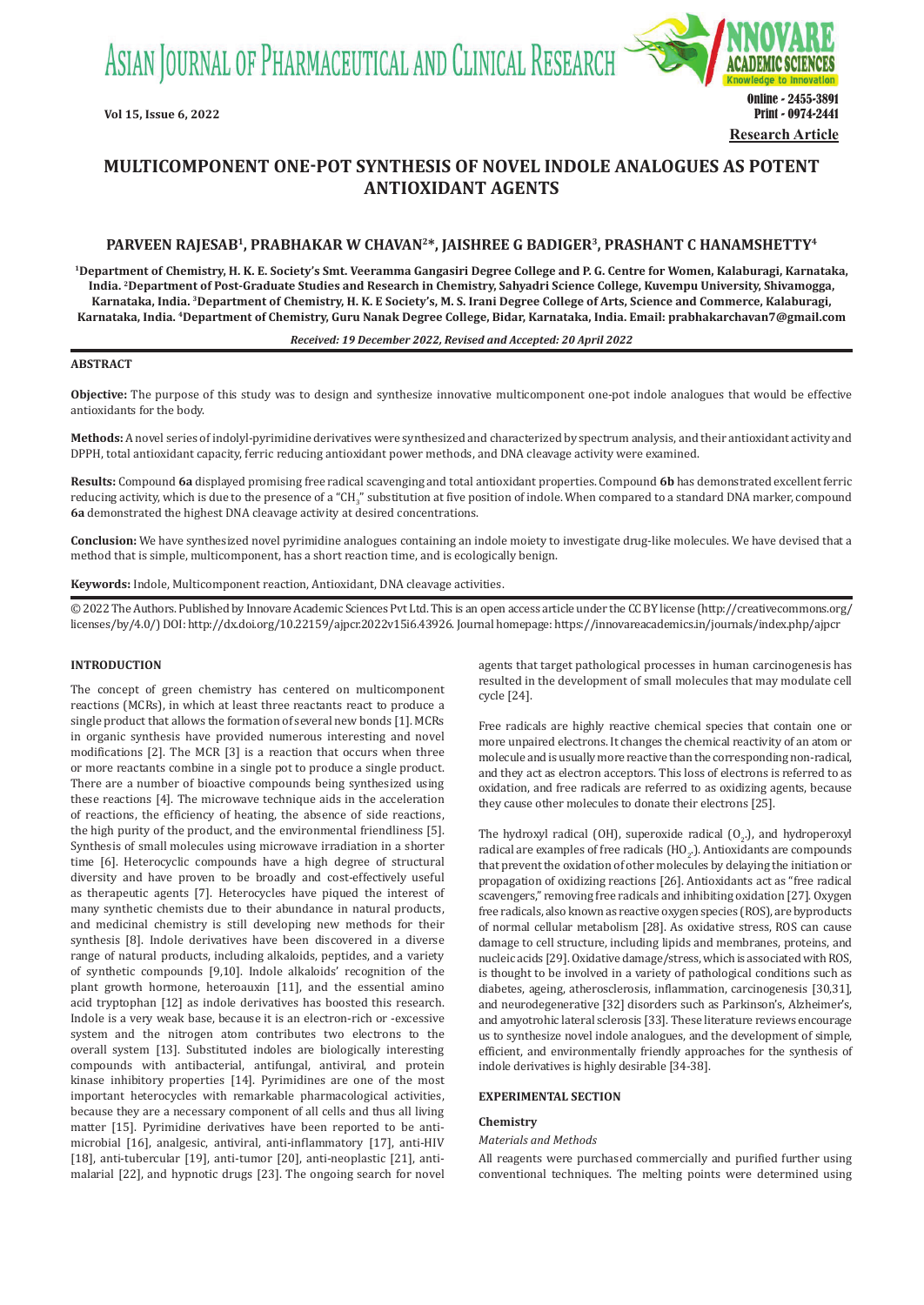an uncorrected open capillary technique. Thin-layer chromatography with silica gel-G coated Al plates (Merck) was used to determine the purity of the compounds, and spots were observed by exposing the dried plates to iodine vapors. The IR (KBr pellet) spectra were acquired using an FT-IR spectrometer from Perkin-Elmer (Spectrum ONE). The <sup>1</sup>H and <sup>13</sup>C NMR (DMSO-d6) spectra were acquired using BRUKER NMR 500 and 125 MHz spectrometers, respectively, and the chemical shift values are presented in ppm (scale) using tetramethylsilane as an internal reference. Electron impact mass spectral measurements were performed at 70 eV on a JEOL GC match spectrometer. Flash EA 1112 series elemental analyzer was used to conduct the analyses.

## **Experimental**

The precursors 3,5-disubstituted indol-2-carboxyhydrazide **(1)** were obtained from 3,5-disubstituted indol-2-carboxylates [34] and 2,5-disubstituted indole-3-carboxaldehydes **(5a-c)** were synthesized by Vilsmeier-Haack formylation reaction of 2,5-disubstituted indoles [35].

## *General Procedure for the synthesis of 2-(5-bromo-3-phenyl-1H-indole-2 carbonyl) hydrazinecarbothioamide (3)*

To a solution of 5-bromo-3-phenyl-indol-2-carboxyhydrazide **1 (**0.01mol) in ethanol, ammonium thiocyanate **2 (**0.01mol) and few drops of hydrochloric acid are added to the reaction mixture. The mixture was refluxed 5–6h. The completion of the reaction was monitored by TLC. After the completion, the reaction mixture was poured to a beaker containing 100 mL of ice-cold water, filtered, washed with water, and dried. The crude product was crystallized from ethanol.

## *General Procedure for the synthesis of Ethyl 1-(5-bromo-3-phenyl-1Hindole-2-carboxamido)-4-(5-chloro-2-phenyl-1H-indol-3-yl)-6-methyl-2 thioxo-1,2,3,4-tetrahydropyrimidine-5-carboxylate (6a-c).*

#### Conventional method

After adding a solution of 2-(5-bromo-3-phenyl-1H-indole-2-carbonyl) hydrazinecarbothioamide **3 (**0.01 mol), ethyl acetoacetate **4 (**0.01 mol), substituted indole aldehyde **5 (**0.05 mol), and a catalytic amount of MK10 Clay, the reaction mixture is refluxed for 6–8 h in ethanol as the solvent. TLC was used to monitor the reaction's conclusion. The reaction mixture was then poured into a beaker containing ice-cold water. The crude products obtained in this manner were filtered and crystallized to generate the named compounds. **6a-c.**

# Microwave oven method<br>A solution of

A solution of 2-(5-bromo-3-phenyl-1H-indole-2-carbonyl) hydrazinecarbothioamide **3 (**0.01 mol), ethyl acetoacetate **4 (**0.01 mol), substituted indole aldehyde **5 (**0.05 mol), and a catalytic amount of MK10 Clay was added and mixed before being introduced into a Borosil sample crucible. This was microwave irradiated for 8–10 min at 70% microwave intensity. Following completion of the TLC analysis, the reaction mixture was cooled to room temperature, washed with ethanol, and recrystallized to obtain the title compounds. **6a-c.**

## *Ethyl 1-(5-bromo-3-phenyl-1H-indole-2-carboxamido)-4-(5-chloro-2 phenyl-1H-indol-3-yl)-6-methyl-2-thioxo-1,2,3,4-tetrahydropyrimidine-5-carboxylate (6a)*

Yield 60 and 85%, m.p. 265-67°C; FT-IR (KBr) (cm−1): 3342 (NH), 3295 (NH), 3195 (NH), 3158 (CONH), 1738 (COOEt), 1628 (C=N), 1205 (C=S); <sup>1</sup>H NMR (DMSO-d<sub>6</sub>) δ: 12.66, 12.32 (s, 1H, 2X indole-NH), 8.46 (s, 1H, Prymidin-NH  $D_2O$  exchangeable), 8.46 (s, 1H, CONH  $D_2O$  exchangeable), 6.89–7.86 (m, 7H, Ar-H), 4.43 (q, 2H, CH<sub>2</sub>), 3.32 (t, 3H, CH<sub>3</sub>), 2,35 (s, 3H, CH<sub>3</sub>); <sup>13</sup>C-NMR (DMSO-d6):  $\delta$  184.3, 167<sup>.</sup> 2, 161.9, 152.8, Aromatic carbons 144.6-111.8, 104, 6, 61.8, 47.2, 14.7, 10.2; Mass: m/z 737 [M]<sup>+</sup> , 739 [M+2], 741 [M+4]; Anal. Calcd. for  $C_{37}H_{29}N_5O_3SBrCl$  (737.086), C, 76.13, H, 3.95, N, 9.48. Found: C, 76.17, H, 3.92, N, 9.45%.

## *Ethyl 1-(5-bromo-3-phenyl-1H-indole-2-carboxamido)-4-(5-methyl-2 phenyl-1H-indol-3-yl)-6-methyl-2-thioxo-1,2,3,4-tetrahydropyrimidine-5-carboxylate (6b)*

Yield 65 and 88%, m.p. 210-12°C; FT-IR (KBr) (cm−1): 3344 (NH),

3292 (NH), 3198 (NH), 3155 (CONH), 1737 (COOEt), 1628 (C=N), 1204 (C=S); <sup>1</sup>H NMR (DMSO-d<sub>6</sub>) δ: 12.68, 12.30 (s, 1H, 2X indole-NH), 8.47 (s, 1H, Prymidin-NH  $D_2O$  exchangeable), 8.47 (s, 1H, CONH  $D_2O$ exchangeable), 6.90-7.85 (m, 7H, Ar-H), 4.44 (q, 2H, CH<sub>2</sub>), 3.29 (t, 3H, CH<sub>3</sub>), 2,38 (s, 3H, CH<sub>3</sub>), 2.01 (s, 3H, CH<sub>3</sub>); <sup>13</sup>C NMR ( $\delta$  ppm): Mass: m/z 717 [M]<sup>+</sup>, 719 [M+2]; <sup>13</sup>C-NMR (DMSO-d6): δ 184.6, 167<sup>.</sup> 1, 161.7, 152.9, Aromatic carbons 144.4–111.7, 104.3, 61.2, 47.3, 21.6, 14.4, 10.1; Mass: m/z 717 [M]<sup>+</sup>, 719 [M+2]; Anal. Calcd. for  $C_{38}H_{30}N_5O_3SBr$  (717.141), C, 63.51, H, 4.49, N, 9.74. Found: C, 63.55, H, 4.44, N, 9.77%.

## *Ethyl 1-(5-bromo-3-phenyl-1H-indole-2-carboxamido)-4-(2-phenyl-1H-indol-3-yl)-6-methyl-2-thioxo-1,2,3,4-tetrahydropyrimidine-5 carboxylate (6c)*

Yield 65 and 88%, m.p. 210-12°C; IR cm−1: 3342 (Indole-NH), 3295 (Indole-NH), 3195 (Pyrimidin-NH), 3158 (CONH), 1738 (Ester), 1628  $(C=N)$ , 1203  $(C=S)$ ; <sup>1</sup>H NMR ( $\delta$  ppm): 12.66, 12.32 (s, 1H, 2X indole-NH), 8.46 (s, 1H, Prymidin-NH  $D_2O$  exchangeable), 8.46 (s, 1H, CONH  $D_2$ O exchangeable), 6.89-7.86 (m, 7H, Ar-H), 4.43 (q, 2H, CH<sub>2</sub>), 3.32 (t, 3H, CH<sub>3</sub>), 2,35 (s, 3H, CH<sub>3</sub>); <sup>13</sup>C NMR (δ ppm): Mass: m/z 703 [M]<sup>+</sup>, 705 [M+2]; <sup>13</sup>C-NMR (DMSO-d6):  $\delta$  184.2, 167.8, 161.9, 152.7, Aromatic carbons 144.8–111.9, 104.6, 61.3, 47.7, 14.2, 10.2; Mass: m/z 703 [M]+ , 705 [M+2]; Anal. Calcd. for  $C_{37}H_{30}N_5O_3SBr$  (703.125), C, 63.07 H, 4.29, N, 9.94. Found: C, 63.09 H, 4.31, N, 9.99%.

### **Antioxidant activity**

#### *Free radical scavenging activity*

The 2,2-diphenyl-1-picrylhydrazyl (DPPH) technique was used to assess free radical scavenging activity. Different concentrations of samples and butylated hydroxy anisole (BHA) were taken in separate test tubes (10 µg, 50 µg, and 100 µg). MeOH was added to get the volume to 100 µl. Five milliliters of 0.1mM DPPH methanolic solution was added to each of these test tubes and vigorously shaken. For 20 min, the tubes were left to stand at 27°C. The control was prepared in the same manner as described above, but without samples. At 517 nm, the absorbances of the samples were determined. The activity of radical scavenging was determined using the following formula:

%Radical scavenging activity = ([Control OD-Sample OD]/[Control OD]) × 100.

#### *Total antioxidant capacity*

Antioxidant capacity in total determined the total antioxidant capacity. A series of test tubes were filled with samples at various concentrations ( $10\mu$ g,  $50\mu$ g, and  $100\mu$ g). This was followed by the addition of  $1.9\mu$ L of reagent solution (0.6 M sulfuric acid, 28 mM sodium phosphate, and 4 mM ammonium molybdate). The tubes were incubated for 90 min at 95°C and then allowed to cool. At 695 nm, the absorbance of each aqueous solution was determined in comparison to a blank. Antioxidant capacity is represented in ascorbic acid equivalents. Equivalents of ascorbic acid are computed using the standard graph of ascorbic acid. The data are presented in terms of ascorbic acid equivalents µg/mg of samples.

## *Ferric reducing antioxidant power*

The antioxidant activity of ferric reducing agents was determined according to samples at various concentrations (10 µg, 50 µg, and 100 µg) were combined with 2.5 mL of 200 mm/L sodium phosphate buffer (pH 6.6) and 2.5 mL of 1% potassium ferricyanide. For 20 min, the mixture was incubated at 50°C. Following that, 2.5 mL of 10% trichloroacetic acid  $(w/v)$  was added. 5 mL of this solution was combined with 5 mL distilled water and 1 mL 0.1% ferric chloride, and the absorbance at 700 nm was determined spectrophotometrically. BHA was employed as a control.

## **DNA cleavage activity**

#### *Preparation of culture media*

DNA cleavage experiments were done according to the literature [39]. Nutrient broth (peptone, 10; yeast extract, 5; NaCl, 10; in [g/l]) was used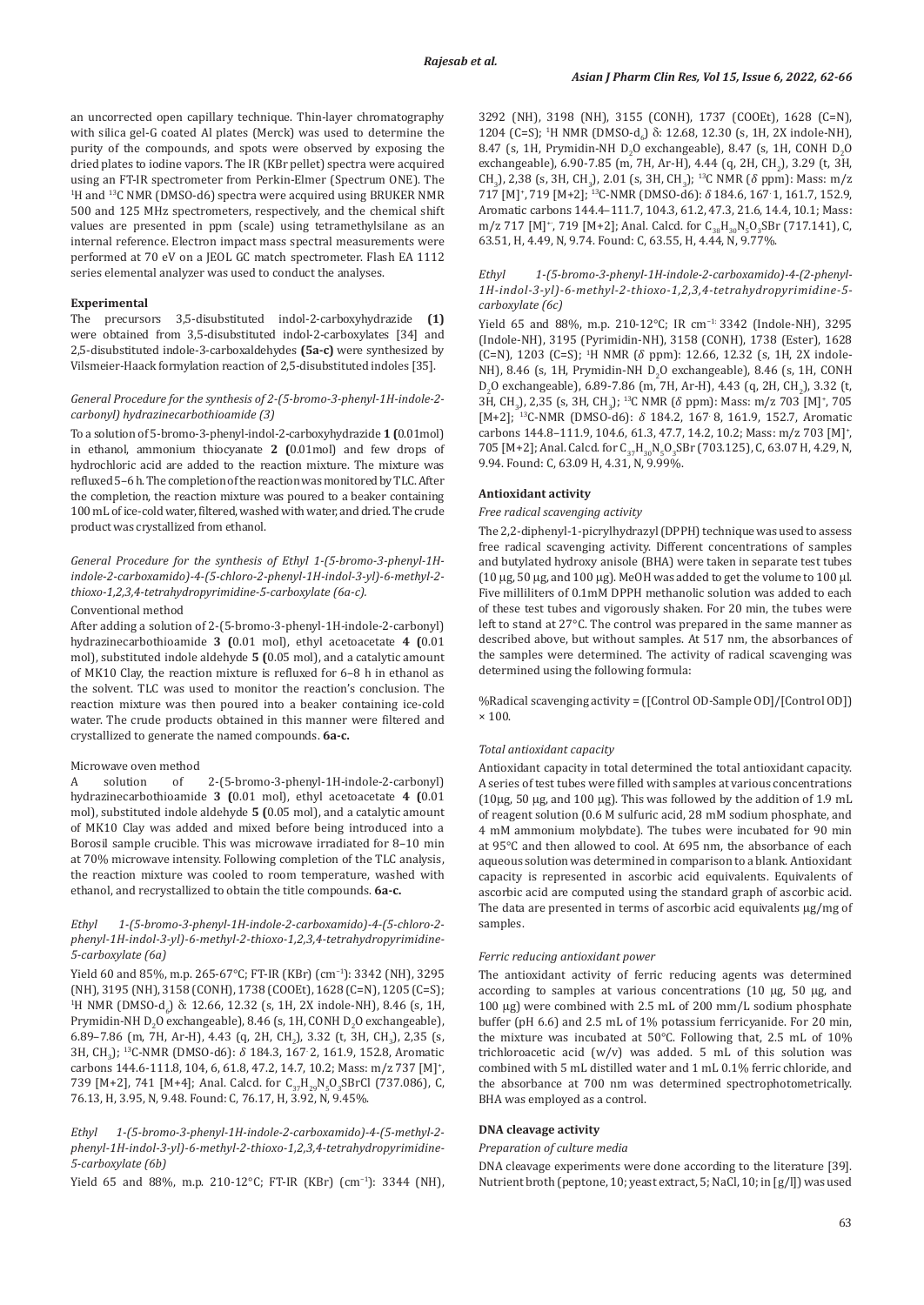for culturing of *Calf-thymus*. 50 mL media was prepared, autoclaved for 15 min at 121°C under 15 lb pressure. The autoclaved media were inoculated for 24 h at 37°C.

## *Isolation of DNA*

The freshly prepared bacterial culture (1.5 mL) was centrifuged to obtain the pellet which was then dissolved in 0.5 mL of lysis buffer (100 mM tris pH 8.0, 50mM EDTA, 10% SDS). To this 0.5 mL of saturated, phenol was added and incubated at 55°C for 10 min, then centrifuged at 10,000 rpm for 10 min and to the supernatant, equal volume of chloroform: isoamyl alcohol (24:1) and  $1/20<sup>th</sup>$  volume of 3M sodium acetate (pH 4.8) were added. Centrifuging at 10,000 rpm for 10 min and to the supernatant, 3 volumes of chilled absolute alcohol were added. The precipitated DNA was separated by centrifugation and the pellet was dried and dissolved in TAE buffer (10mM tris pH 8.0, 1mM EDTA) and stored in cold condition.

#### *Agarose gel electrophoresis*

Cleavage products were analyzed by agarose gel electrophoresis method. Test samples (1 µg/mL) were prepared in DMF. The samples (50 µg and 100 µg) were added to the isolated DNA of Calf-thymus. The samples were incubated for 2 h at 37°C, and then, 20 mL of DNA sample (mixed with bromophenol blue dye at 1:1 ratio) was loaded carefully into the electrophoresis chamber wells along with standard DNA marker containing TAE buffer (4.84 g tris base, pH 8.0, 0.5M EDTA/1L) and finally loaded on agarose gel and passed the constant 50V of electricity for 30 min. Removing the gel and stained with 10.0 mg/mL ethidium bromide for 10–15 min, the bands were observed under VilberLourmat Gel documentation system and then photographed to determine the extent of DNA cleavage. The results are compared with standard DNA marker.

#### **RESULTS AND DISCUSSION**

## **Chemistry**

5-bromo-3-phenyl-indol-2-carboxyhydrazide **1** (0.01 mol), ammonium thiocyanate **2** (0.01 mol), and few drops of hydrochloric acid in ethanol to under reflux temperature to afford 2-(5-bromo-3-phenyl-1Hindole-2-carbonyl)hydrazinecarbothioamide **3a (Scheme 1).** The synthesis of ethyl 1-(5-bromo-3-phenyl-1*H*-indole-2-carboxamido)- 4-(5-chloro-2-phenyl-1*H*-indol-3-yl)-6-methyl-2-thioxo-1,2,3,4-tetrahydropyrimidine-5-carboxylate **6a-c** is carried out by both conventional and microwave method. In conventional method, the reaction of 2-(5-bromo-3-phenyl-1*H*-indole-2-carbonyl)hydrazinecarbothioamide **3 (**0.01 mol), ethyl acetoacetate **4 (**0.01 mol), and substituted indole aldehyde **5 (**0.05 mol) and a catalytic amount of MK10 Clay is added and refluxed for 6–8 h in ethanol to yield the titled compound **6a-c (Scheme 2)**. The same reaction is carried out by microwave method by the reaction of 2-(5-bromo-3-phenyl-1H-indole-2-carbonyl) hydrazine carbothioamide **3 (**0.01 mol), ethyl acetoacetate **4 (**0.01 mol), and substituted indole aldehyde **5 (**0.05 mol) and a catalytic amount of MK10 Clay is mixed and irradiated for 8–10 min with 70% microwave power to yield the titled compounds. The formation of products was monitored by TLC. All the newly synthesized compounds were characterized by IR, <sup>1</sup>HNMR, and mass spectroscopic techniques(Table 1).

The IR spectrum of compound **6a** showed a strong absorption peak at 3342 cm−1, 3295 cm−1 corresponding to two indole NH, absorption peak at 3195 cm<sup>-1</sup>, and 3158 cm<sup>-1</sup> corresponding to pyrimidine NH and CONH, absorption peak at1738 cm−1corresponds to ester carbonyl and absorption at 1628 cm<sup>-1</sup> and 1203 cm<sup>-1</sup> which corresponding to C=N and C=S functions, respectively. The <sup>1</sup> H NMR spectrum of **6a**, the signal appeared as singlet at  $\delta$  12.66 ppm, 12.32 ppm due to two indole NH, singlet at  $\delta$  8.46 ppm and  $\delta$  8.43 ppm pyrimidine NH and CONH which are  $D_2O$  exchangeable. Signal resonated as multiplet between  $\delta$  6.89 and 7.86 ppm which corresponds to seventeen aromatic protons. Signal appeared as a Quartet at  $\delta$  4.43 ppm is assigned for the CH<sub>2</sub> protons, a signal resonated as triplet at  $\delta$  3.32 ppm corresponds to methyl protons and singlet at  $\delta$  2.35 ppm assigned for methyl protons. The mass spectrum of compound **6a** has shown molecular ion peak at m/z 739

[M]<sup>+</sup> , 741[M+2], 743[M+4] which is corresponding to molecular weight and isotopic peak of the compound. These spectral data support the formation of the titled compound **6a.** Similarly, other compounds in the series were synthesized.

## **Biological evaluation**

## *Antioxidant activity*

Free radical scavenging activity

The DPPH technique was used to test the target compounds for free radical scavenging activity. The samples were prepared at concentrations of 10, 50, and 100 μg/100 μL, with BHA serving as the standard. In a methanolic solution, DPPH is a stable free radical. Due to the unpaired electron in DPPH, it has a significant absorption maximum in the visible area at 517 nm (purple color). Among the substances studied, **6a** shown extremely promising free radical scavenging capability. The presence of halogen substitution at the five locations of both indoles accounts for the enhanced activity. Compounds **6b** with a methyl group at another indole ring demonstrated moderate activity, while compounds **6c** shown the least activity when compared to the standard. Fig. 1 shows a bar graph representation of the proportion of free radical scavenging activity.

## Total antioxidant capacity

Total antioxidant activity was tested on the newly synthesized substances. Antioxidant capacity is measured in terms of ascorbic acid equivalents. Among the examined compounds, **6a**, which is halogen substituted at the fifth position of both indoles, demonstrated a very high overall antioxidant capacity. When compared to the standard, compounds having methyl substitution at the fifth position of the indole ring and no substitution at the second and fifth positions had the lowest overall antioxidant capacity. Fig. 2 depicts the overall antioxidant activity results.

#### Ferric reducing antioxidant power activity

The ferric reducing antioxidant activity of the new compounds was tested. The standard was BHA. Compound 6b exhibits high ferric reduction antioxidant activity, whereas other indole counterparts exhibit moderate to low activity. The presence of a methyl group at



**Scheme 1: Schematic route for the synthesis of compound 3**



R=5-chloro-2-phenyl-1H-indole-3-carboxaldehyde 5-methyl-2-phenyl-1H-indole-3-carboxaldenyde<br>1H-indole-3-carbaldehyde

**Scheme 2: Schematic route for the synthesis of compounds (6a-c)**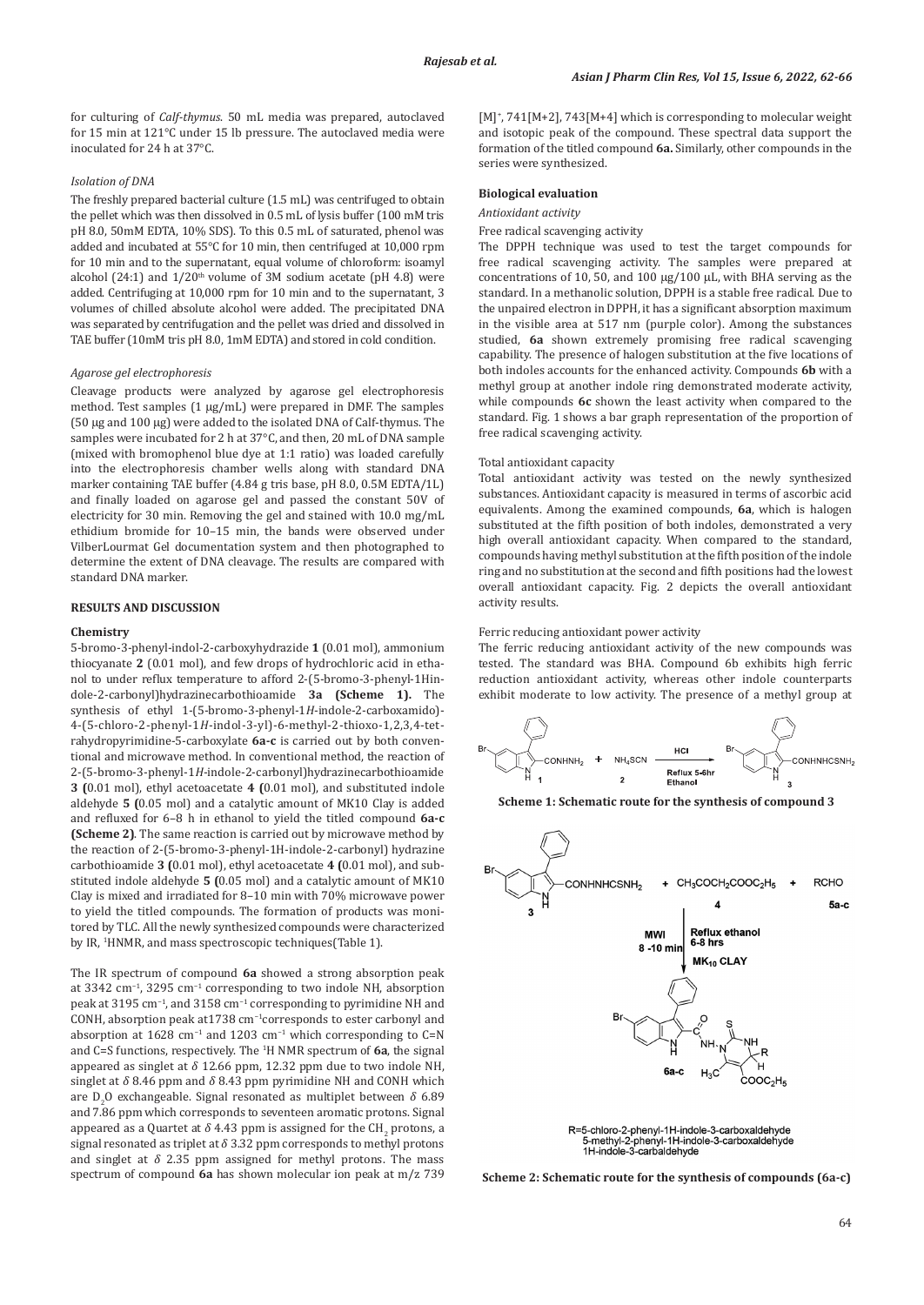

**Fig. 1: Free radical scavenging activity of compounds 6a-c**



**Fig. 2: Total antioxidant capacity of compounds 6a-c**



**Fig. 3: Ferric reducing antioxidant power activity of compounds 6a-c**



**Fig. 4: DNA cleavage activity of compounds 6a-c**

the fifth position of the indole ring acts as a superior electron donor, enhancing the compounds' reducing power activity. The results are shown in Fig. 3.

**Table 1: Physical data of the target compound 6a-c**

| Comp. No. | M.P. $(^{\circ}C)$ | Yield $(\% )$          |                            |
|-----------|--------------------|------------------------|----------------------------|
|           |                    | Conventional<br>method | <b>Microwave</b><br>method |
| 6a        | $210 - 12$         | 65                     | 88                         |
| 6b        | $265 - 67$         | 60                     | 85                         |
| 6с        | $200 - 02$         | 50                     | 70                         |

## DNA cleavage activity

DNA cleavage tests have been performed on all of the new chemicals. Used gel electrophoresis to measure the DNA cleavage activity. Fig. 4 depicts images of the gels. When compared to a standard DNA marker, compound **6a** demonstrated the maximum activity at 50 µg and 100 µg, whereas the remaining compounds demonstrated moderate activity at 50 µg and 100 µg.

## **CONCLUSION**

In this study, we synthesized new pyrimidine analogues containing an indole moiety to investigate drug-like molecules. We created a simple, MCR with a short reaction time, an environmentally friendly technique, and an excellent yield of all produced chemicals. MK10 Klay has proven to be an effective catalyst. When compared to the standard, compound **6a** showed promising free radical scavenging and total antioxidant activity, with the maximum activity attributed to the presence of halogen at position five of the indole ring. Compound **6b** has demonstrated strong ferric reducing activity, which is attributable to the presence of a  $\mathrm{``CH_{3}}''$ substitution at five positions of indole. Compound **6a** demonstrated the strongest DNA cleavage activity at both doses, whereas the remaining compounds demonstrated moderate activity.

#### **ACKNOWLEDGMENT/FUNDING**

The authors would like to thank the Principal of Smt. Veeramma Gangasiri Degree College and the P. G. Centre for Women in Kalaburagi, Karnataka, India, for providing research facilities, as well as SAIF Chandigarh, Punjab, for spectral data and Biogenesis Laboratory, Huballi, for DNA activity. One of the authors (Parveen R.) is grateful to the UGC-New Delhi for funding the Minor Research Project.

#### **AUTHORS' CONTRIBUTIONS**

Parveen R. is mainly involved in the design and execution; the experimental section, results and discussion, and analysis section were performed by Prabhakar W. Chavan, who is the supervisor of the overall work. Dr. Jaishree B. and Dr. Prashant C. Hanamshetty were involved in biological screening and results.

## **CONFLICTS OF INTEREST**

The authors state that they have no conflicts of interest.

#### **REFERENCES**

- 1. Yadav JS, Bhunia DC, Singh VK, Srihari P. Solvent-free NbCl<sub>5</sub> catalyzed condensation of 1, 3-dicarbonyl compounds and aldehydes: A facile synthesis of trisubstituted alkenes. Tetrahedron Lett 2009;50:2470-73. doi: 10.1016/j.tetlet.2009.03.015
- Kumar A, Sharma S, Maurya RA. A novel multi-component reaction of indole, formaldehyde, and tertiary aromatic amines. Tetrahedron Lett 2009;50:5937-40. doi: 10.1016/j.tetlet.2009.08.046
- 3. Weber L. The application of multi-component reactions in drug discovery. Curr Med Chem 2002;9:2085-93. doi: 10.2174/0929867023368719, PMID 12470248
- 4. Sun C, Ji S, Liu Y. Facile synthesis of 3-(2-furanyl) indoles via a multicomponent reaction. Tetrahedron Lett 2007;48:8987-9. doi: 10.1016/j.tetlet.2007.10.098
- 5. Neochoritis CG, Zarganes-Tzitzikas T, Tsoleridis CA, Stephanidou-Stephanatou J, Kontogiorgis CA, Hadjipavlou-Litina DJ, *et al*. Onepot microwave assisted synthesis under green chemistry conditions,